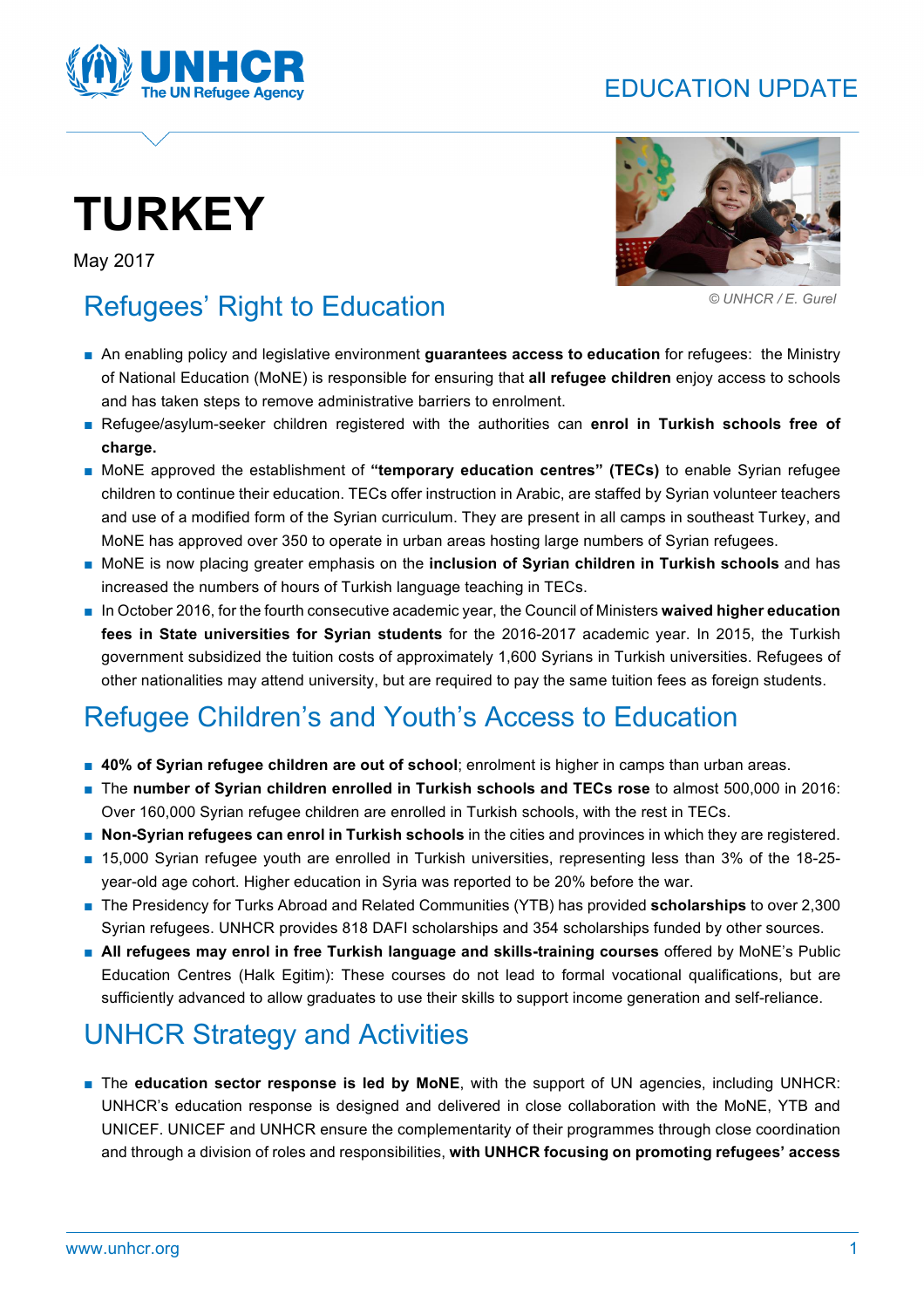

**to the national education system, providing Turkish language programmes and skills training, and promoting higher education access**.

- The education strategy considers the needs of refugees of different ages, linking education opportunities to **durable solutions and increased self-reliance**. Higher education access and meaningful skills training for refugee youth underpins UNHCR's education strategy.
- UNHCR consistently advocates for the inclusion of refugee children in the national education system to provide sustainable, predictable access to certified education, and welcomes MoNE's efforts to include refugee children in Turkish schools. In 2016 and 2017, 900,000 Turkish language textbooks were purchased for MoNE's use in schools/TECs (books cover the first two levels of basic Turkish proficiency).
- UNHCR and UNICEF, as sector co-leads, **provide technical support** to education-focused NGOs and organizations engaged in refugee outreach to ensure the quality of **counselling on the educational opportunities** available to refugees, and procedures for accessing these services.
- Around 270 urban and 24 camp-based TECs were supported with **teaching support materials** developed jointly with the Ministry to enhance the quality of education offered, and 8,000 teachers were provided with stationery items required for educational administration and lesson preparation in 2015 and 2016.
- **Non-Syrian refugee children** who can show proof of enrolment in Turkish schools receive twice-yearly **cash grants**.
- In partnership with YTB, 818 students were awarded DAFI scholarships in 2016/17, and additional scholarships be awarded in 2017. At present, Turkey is the largest DAFI programme in the world. A further 354 undergraduate and post-graduate scholarships were provided through the *Türkiye Bursları* programme delivered by YTB.
- 1,600 advanced **Turkish language scholarships** were offered to high school graduates to enable them to reach the language proficiency levels required for admission to Turkish universities. Students in urban areas also receive a cash stipend while attending courses to cover transportation and study-related costs.
- **Language and skills training courses** are offered through community centres, while vocational and skills training programmes are supported through the Livelihoods programme. UNHCR will collaborate closely with MoNE to deliver these programmes through state institutions in 2017 and beyond, subsidising the costs of these programmes to the state.
- **UNHCR co-leads the southeast Turkey Education Working Group with UNICEF** and plays a key role in **the 3RP sector strategy**. Monthly WG meetings are held in Gaziantep. UNHCR also coordinates a technical working group for higher education scholarship providers and will assist in the establishment of a higher education working group with the co-leadership of government counterparts.

## **Challenges**

- Despite positive national legislation and practices, enrolment in formal and higher education programmes remains low: **lack of knowledge of educational options available** to refugees, **prioritization of spending on basic necessities over education**, and **dependence on children to contribute to household income** are all barriers. **Language proficiency** is also an obstacle to enrolment in Turkish schools/universities, as is the fear of **social exclusion** and **harassment**. Demand for schooling remains high, however **supply of places in TECs and national schools does not match demand** in many provinces, with many operating close to capacity.
- Skills-building and language courses are only attended by a fraction of the refugee youth: **lack of awareness of available services** remains a barrier to participating and there is insufficient civil society capacity to meet demand. **Language proficiency** also limits participation in MoNE's skills-building courses.